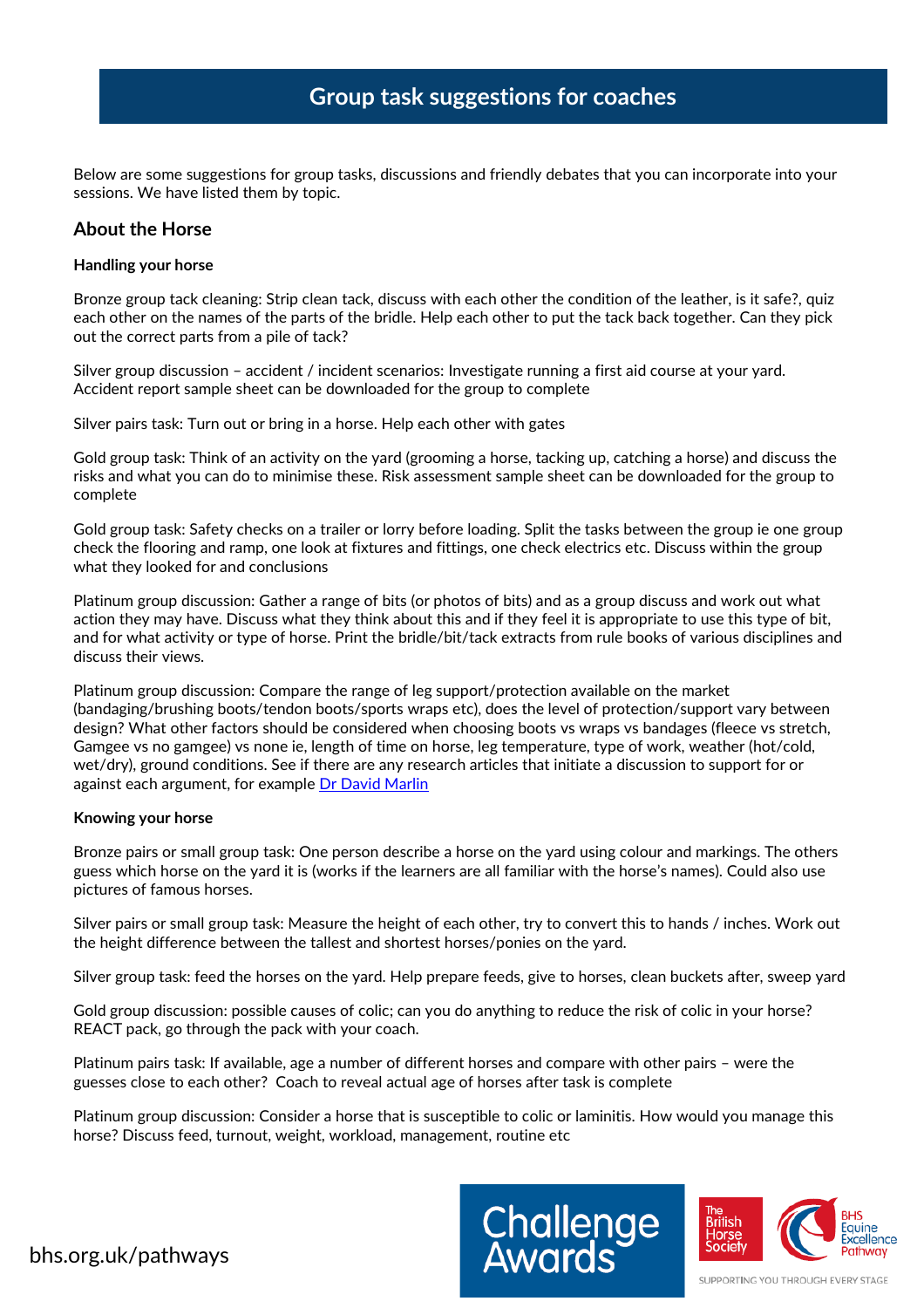Platinum pairs or group task: Work out a basic ration calculation for a horse. Weigh the horse (weigh bridge or weigh tape), and body score horse. Use this to work out the amount of feed he will require (2% of bodyweight). Consider other factors (age, management, work) and estimate a feed calculation for the horse.

### **Caring for your horse**

Bronze group task: Field care group clean up. Poo pick / litter pick / repair fencing / remove ragwort. As a group tidy up a field with tasks shared across the group

Bronze group discussion: 1. what you might do if it was windy and you had to change a rug outside? 2. What to do if you're half way through putting on or taking a rug off and it slips off/down your horse with some straps still done up?

Silver pairs task: Muck out including, fresh water, hay, tidy muck heap. Set a time limit.

Silver: discussion/debate: pros and cons of rugs/rugging a horse

Silver group task: On a nice day thoroughly groom horses, wash/trim the tails of a group of horses. Sponge the body of the horse to remove dust, possibly add quarter marks if you have stencils? Who is the best turned out/biggest transformation?

Gold group discussion: How does the 'normal behaviour' of horses vary within the yard?

Gold discussion / debate: How has domesticating the horse gone against their natural/wild lifestyle? Is there an ideal method we should adopt when keeping a horse (ie, stable vs turnout), does one method fit all? What factors should be considered when deciding on a routine for a horse?

Gold group task: bath a group of horses (on a nice day!), hand graze them to dry (PPE)

Gold discussion: pros/cons of clipping, if possible watch a horse being clipped and have a go. Lots of people clip designs into their horses coat – search the internet for the wackiest design or have the group create their own designs.

Platinum group task: Make your own stable treat. You will need a range of carrots, apples, swede, and other suitable treats to thread through rope.

Platinum group task: On a nice day thoroughly groom horses, wash/trim the tails of a group of horses, trim legs and mane. Sponge the body of the horse to remove dust, possibly add quarter marks if you have stencils? Who is the best turned out/biggest transformation?

#### **Lungeing your horse**

Bronze: In pairs or small groups practice coiling the line, feeding it out and rolling it up

Silver group task: prepare an area for lungeing

Silver: give each other feedback on lungeing

Gold discussion: What are the risks of lunging? What could go wrong? How can these risks be minimised? What to do if something does go wrong

Platinum pairs or group: Watch a coach, or each other, lunge and give feedback on how you think the horse is working, are they active? Is the horse better on one rein than the other? Is he tracking up, travelling straight and balanced?

Platinum discussion: Go through all you have learnt so far with lungeing. Has anyone come across any difficulties/problems? Discuss these and troubleshoot suggestions for future improvements. If group cannot come up with any 'issues' coach could think of some scenarios to discuss.



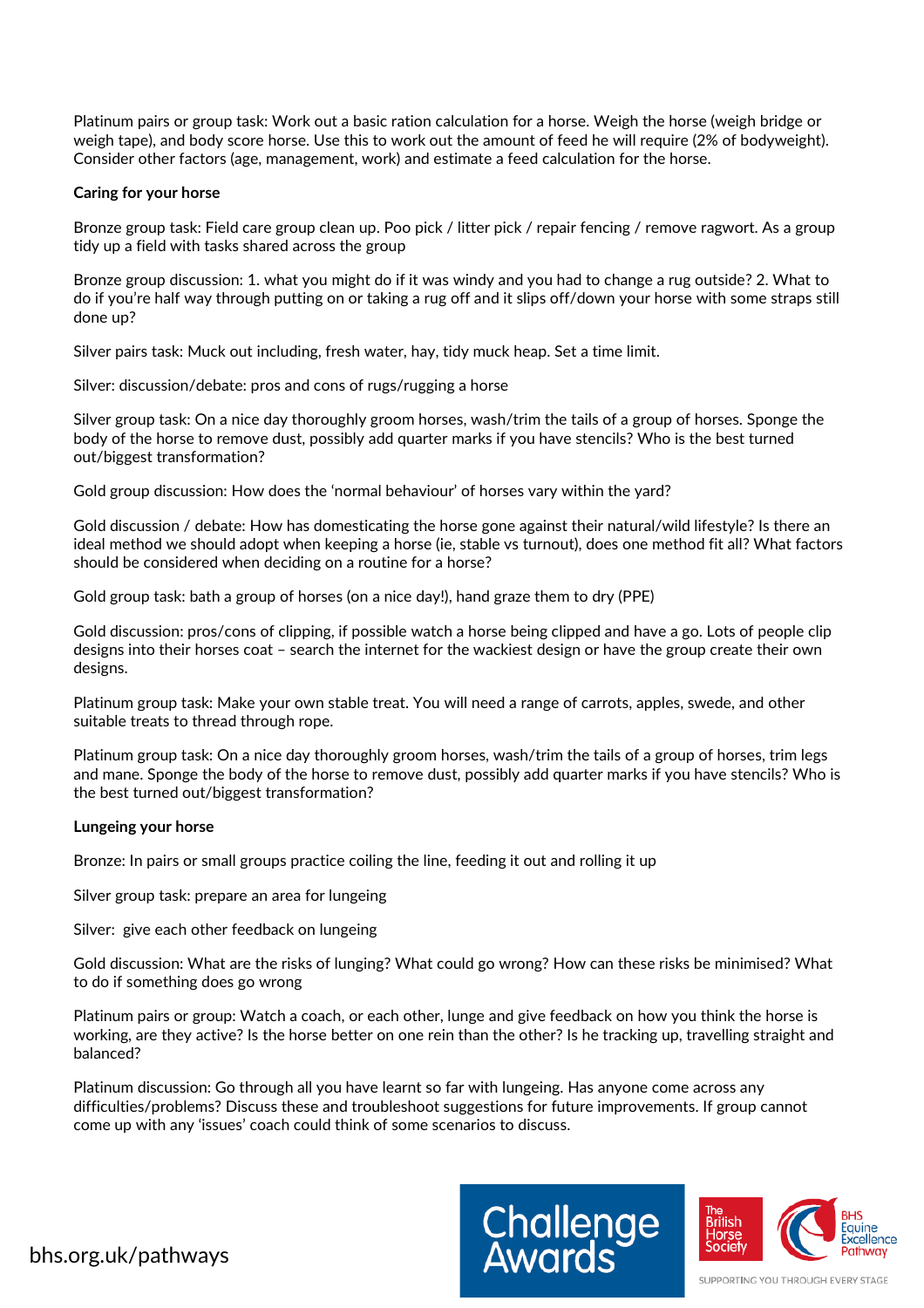## **About the Rider**

### **Riding flat**

Bronze group exercise: Think of a group warm up to loosen up and stretch your muscles before riding. Repeat this once you have got off and untacked for a group cool down! Discuss: benefits of a warm up/cool down not just for the horse but rider too. What muscles do you think you need to stretch?

Bronze pairs task: footfalls. Requires canes or lungeing whips (use a bit of tape to stick the lash to the handle so it's not loose) etc. In pairs (one behind the other), holding a cane in each hand, practice the footfalls of horses. One person will be the front legs, the other the back legs. Work together to recreate a realistic beat. Task is done well on a hard surface so you can hear when the cane is put to the floor

Silver: Improving balance – mounted games/pony club races/gymkhana games

Great for doing something different and improving co-ordination and teamwork. Things like moving flags from one flag pot to another, moving mugs from one pole to another with require the rider to engage their core whilst they lean to one side and pick up equipment with one hand. A team game can be achieved by a relay race with the rider passing a piece of equipment to the next rider so they can then complete the race (if you're not sure how the horses will react to the rider's riding up to each closely, do this bit in walk). Get the riders to encourage each other and talk to each other as they complete the race. If you have a big group you could split them into teams/pairs and either race against each other (if space/equipment allows) or time them and see who completes in the quickest time. Complete the Mounted Games challenge award – coming soon!

Gold group task: Get together and visit the regional or national dressage championships in your area. Watch riders at all levels – can you see the progression? What movements do you recognise?

All levels: hold a mini informal competition at your yard (dressage/show jumping). The group can pick the tests/design the course/arrange prizes. Can include an in hand show for best turned out, cleanest tack. Or enter an online dressage test

Platinum group task: You Tube videos of Olympic dressage tests, discuss the moves and how the rider is balanced. Charlotte Dujardin London 2012 test is always a great conversation piece!

### **Riding jump**

Bronze task: Practice jumping position/light seat balanced on a step – who can keep their balance the longest?

Silver task: Practice jumping position/light seat balanced on a round pole – who can keep their balance the longest?

Silver task: Walk/measure distances for placing poles, measure your stride length

Gold task: Help to build a course of jumps and practice walking the lines you are going to take.

Gold task: have a day trip out to an affiliated show jumping competition/BE event or get together to watch a top level competition on the tv (Olympia/Badminton).

All levels – hold a mini informal competition at your yard (dressage/show jumping). The group can pick the tests/design the course/arrange prizes. Can include an in hand show for best turned out, cleanest tack

Platinum task: individually, measure the distance between a double or related distance. Are there any variations within the group? Discuss why this may be.

Platinum task: Watch rounds of high level showjumping competitions (Olympia, Horse of the Year Show on You Tube) or go to a top level comp if there is one regionally. Discuss the technical components of the course and how you would ride it. Did the competitor ride it how you thought?